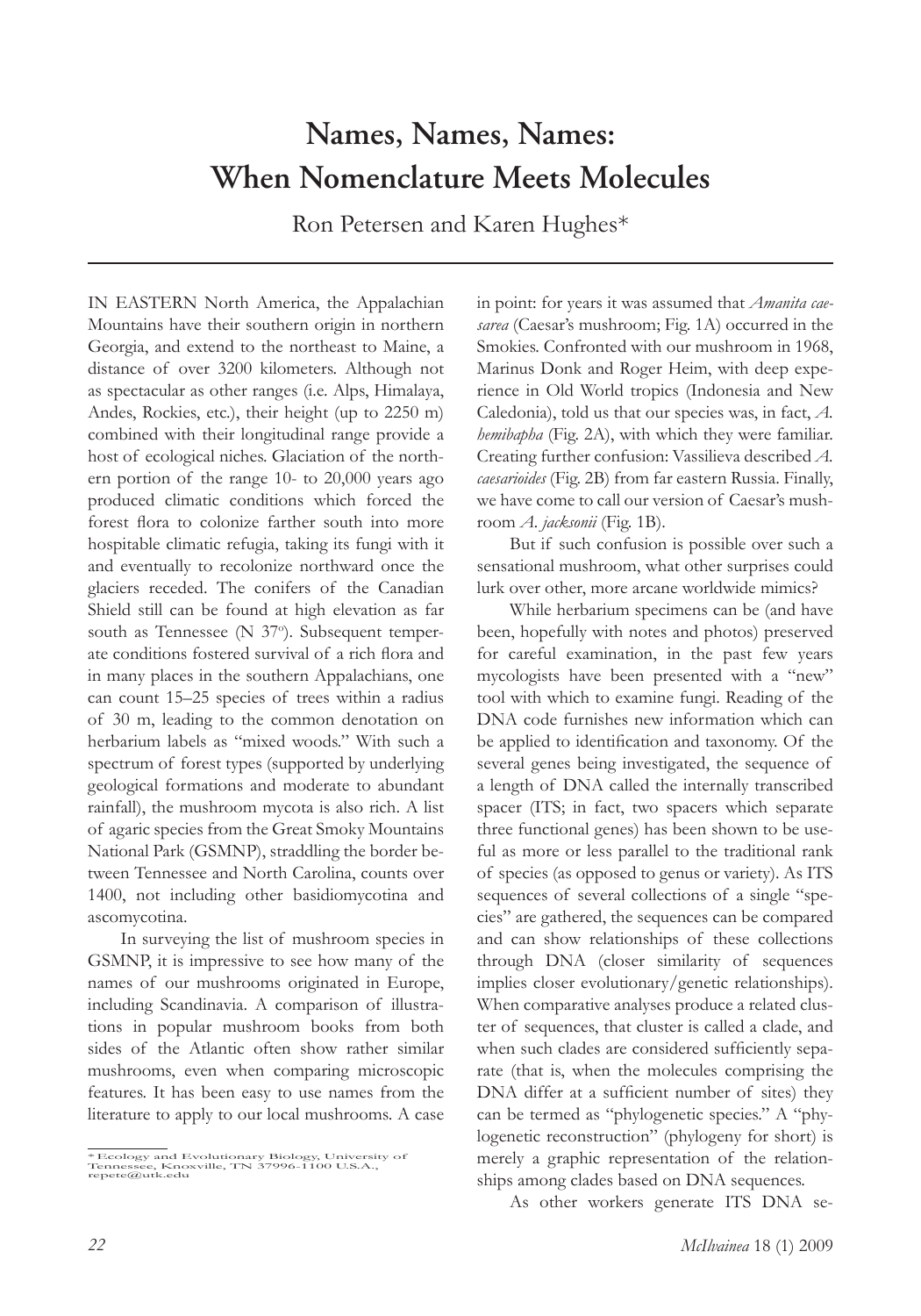

Fig. 1A. *Amanita caesarea*. Michael et al., 1987. 1B. *Amanita jacksonii*. Cazort, 1979.

quences, these sequences are deposited into DNA databases—one such is "Genbank," another is "Unite." Sequences from these databases can be added to those generated for specific projects in order to build a richer, deeper data set for analysis. But such sequences are "naked"—not accompanied by morphological or biological data. Moreover, they may originate from rather intriguing geographical sources. A basic and substantive question is: Are collections of the same putative species from widely separated geographical areas really the same species or do they represent different species? Another way to ask this question is: Are collections from the Appalachian Mountains with European names really the European species or are they separate and distinct species requiring new names? In order to begin to answer this question, the author (RHP) and Dr. Andy Methven collected in Sweden during September 2008, focusing on collections representing species with putative intercontinental distributions. The area was Fries's home territory, so it serves as the "type" location for numerous mushroom species

 Some data on intercontinental distributions already exist. Figure 3 is extracted from a larger

phylogeny intended to show the relationships of a new genus, *Cruentomycena*, to other members of its clade based on ITS sequence data. Note, however, that as a side product there is a distinct geographic signal for *Panellus stypticus*, a very common, small, pleurotoid fungus found throughout North America. The clades of *P. stypticus* collections sort into nicely distributed geographic areas: Southern Hemisphere (all South American), eastern North America, Asia/western North America, and Europe. Since *P. stypticus* is a cold-tolerant fungus, the Eurasia + western North American distributions may be linked by the Bering land bridge, which existed before and just after glaciation, when ocean levels were lowered and the bridge was exposed.

 We also know that all the collections we have from the world over are sexually compatible and therefore potentially belong to the same biological unit. But a strange distinction is that only fruitbodies from eastern North America are bioluminescent – those from all other regions are not so, even though they can be made so by interbreeding in the lab with appropriate strains. Our graduate student, Jiankang Jin (2000) was able to tease out microscopic differences as well. In short, there are mor-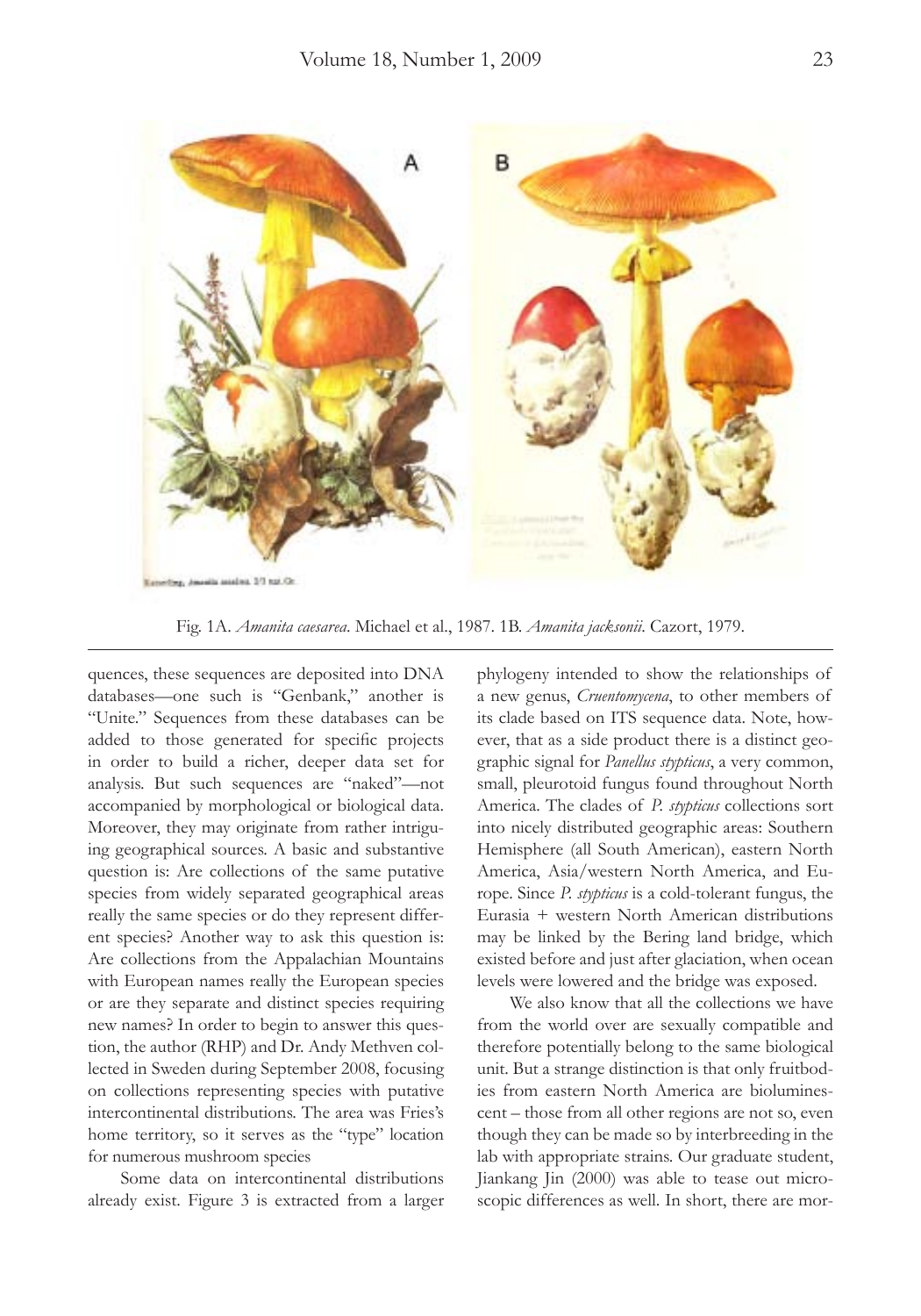

Fig. 2A. *Amanita hemibapha*. Photo courtesy of Dr. Masato Ohtani. 2B. *Amanita caesarioides*. Vassilieva, 1978.

phological differences and DNA differences, but only a single potentially interbreeding unit. DNA clearly points to distinct intercontinental entities.

 But which of these several strains is the real *Panellus stypticus*? Nomenclature to the rescue! This name (as *Agaricus stypticus*) was originated by Jean Baptiste Framçois Bulliard, who lived and collected around Paris, France, in the late  $18<sup>th</sup>$  century. Although the name was used as the cornerstone species of Petter Adolph Karsten's genus *Panellus*, the origin of the species name is clear. For the careful worker today, only a DNA sequence from a northern French collection can legitimately be used to characterize the species and by DNA, the fungus from the Appalachians belongs to a different clade and (if bioluminescence is thrown in) perhaps a different taxon (i.e. variety, species) than the European.

 Figure 4 shows a phylogeny simplified from a recent Japanese paper using data from the ribosomal large subunit gene (Shimono et al., 2007), intending to show the relationships of numerous collections of the milk mushroom, *Lactarius volemus,* common in eastern North America and Europe. The authors report that there are several strains of the species in Japan and China (Groups  $A \rightarrow C$ ), but ask which of them is the true *L. volemus*? LSU-sequence data are commonly accepted as a coarser resolution than ITS, with clades often representing species complexes rather than individual species.

 Toward the bottom of the phylogeny appears a sequence AF 506413 (bold face). Further investigation reveals that this sequence is from Sweden, deposited in Genbank by Karl-Henrik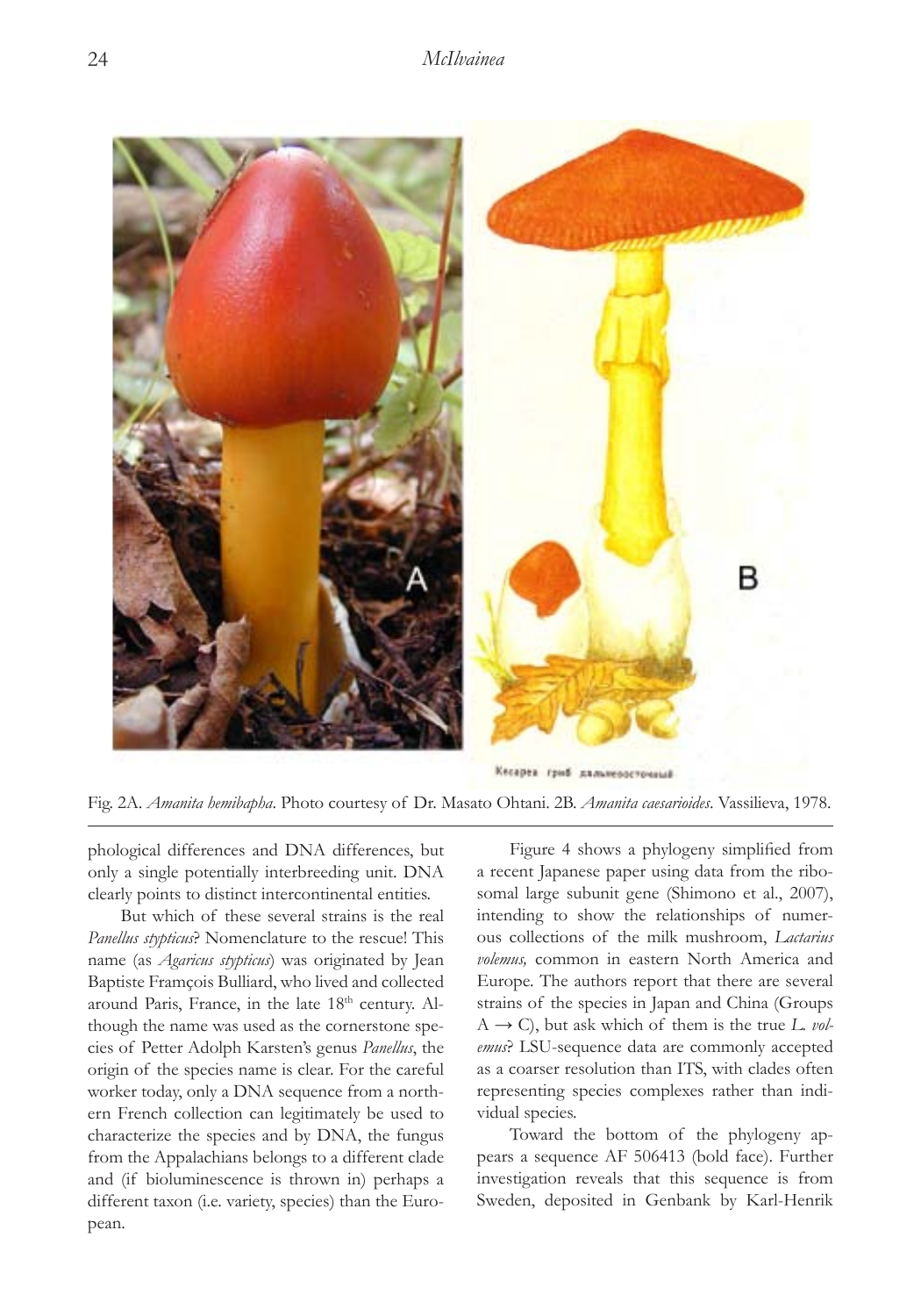

Fig. 3. Extracted phylogeny of the *Panellus stypticus* complex based on ITS sequences (from Petersen, et al., 2008). Sequences labeled with alphabetical prefixes are accession numbers in GenBank.

Larsson from Göteborg. In fact, Karl-Henrik has additional sequences of the species, all identical. The sequence just below this is AF 042574, which was deposited in Genbank by Rytas Vilgalys from North Carolina, USA. The name (as *Agaricus volemus*) was originated by Elias Magnus Fries in 1821. An "authentic" sequence, therefore, ought to come from southern Sweden (AF 506413 certainly qualifies). And if this is so, then not only are all the Asian strains doubtfully the same species as the Swedish, but our Appalachian strain is surely not the same species as the Swedish either. Ribosomal ITS sequences from Europe and from the southern Appalachians differ by 5.07%, dissimilar enough to suggest different species. Only careful re-examination of specimens, however, will tell us if there are any morphological differences, and at this time, we cannot test the biological species concept because spores of this fungus will not germinate on artificial medium in the lab.

Two additional examples can be offered here.

One of the more deceptively easy taxonomic identifications in the agarics has been *Megacollybia* (*Tricholomopsis* for some folks) "*platyphylla*" (within quotation marks because the same name has been used haphazardly throughout the Northern Hemisphere). Once numerous collections are compared using DNA sequence data, however, it becomes obvious that not only are there several taxa (?of species rank?) involved, but they are geographically limited (Hughes et al., 2007). Figure 5 is greatly simplified but by using DNA it is easy to separate the collections from the Old World (far eastern + western Europe) from those of the New World. In fact, there are two species even within temperate Asia (we have called them *M. clitocyboidea* and *M. marginata*). The true *M. platyphylla,* described originally from Germany, seems restricted to Europe and Scandinavia, while there are several species in the New World.

 If only collections from the New World are shown (Fig. 6), even here several taxa can be recognized. The common eastern North American species, known traditionally as *M. platyphylla*, has been



Fig. 4. Phylogeny of the *Lactarius volemus* complex in Asia, with two extra-Asian collections, based on nLSU sequences. Groups A, B and C all represent Asian collections.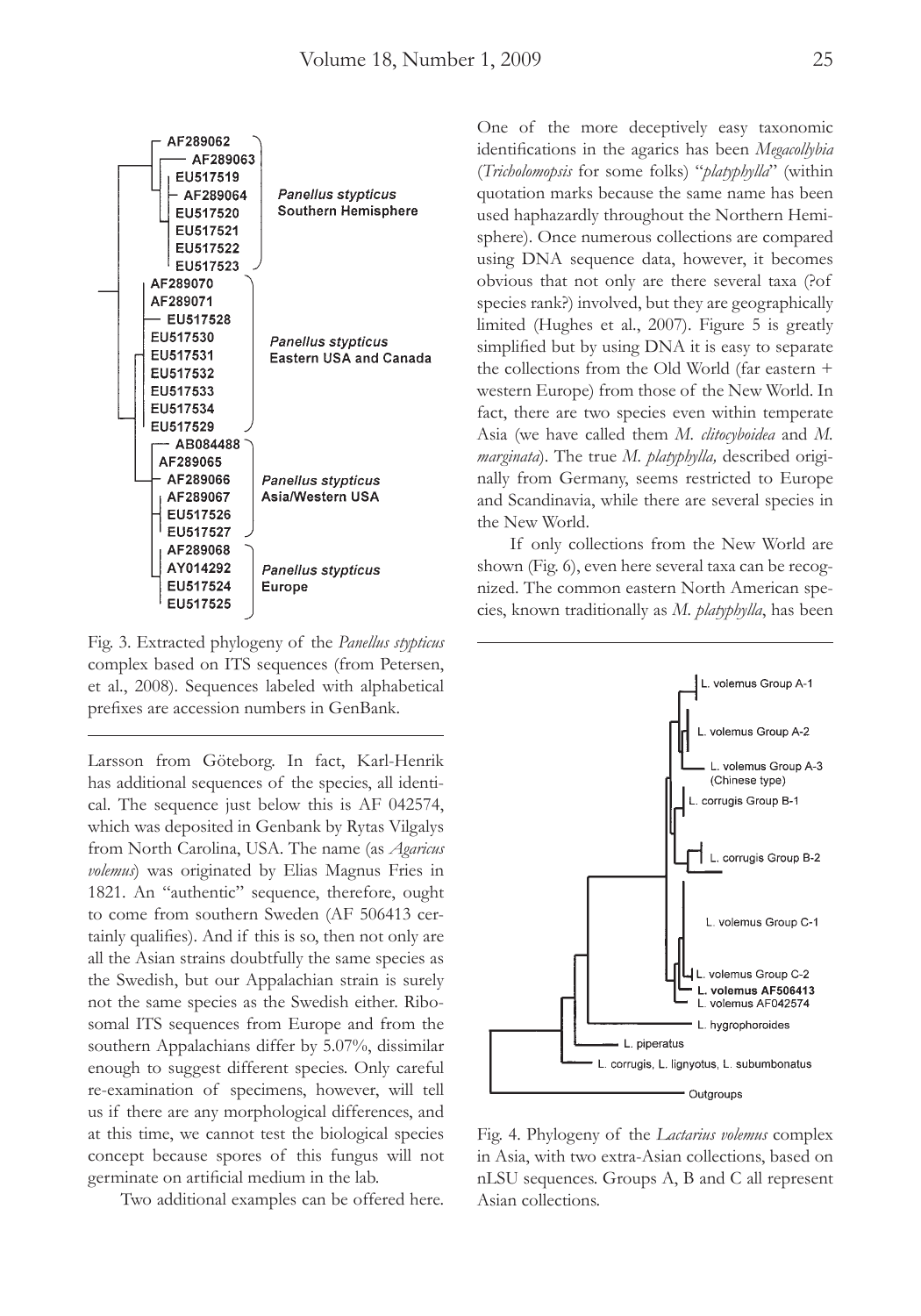

renamed *M. rodmani,* and a species described from the Pacific Northwest by Alex Smith (as *Tricholomopsis*) has been transferred as *M. fallax* (Fig. 5, bottom).

 Parenthetically, more can be squeezed from the careful alignment of sequences. In *Megacollybia*, it can be conjectured that the North American glacial refugia included Central America and perhaps the Gulf Coast and lower Mississippi River delta (Fig. 7). While the stock of American *Megacollybia* was compressed into these climatically livable areas, glaciers slowly receded northward and the various strains of *Megacollybia* were

Fig. 5 (above). Simplified phylogeny of *Megacollybia* based on ITS sequences, showing distinct Old and New World clades. Fig. 6 (below). Phylogeny of DNA sequences from New World collections of *Megacollybia*.

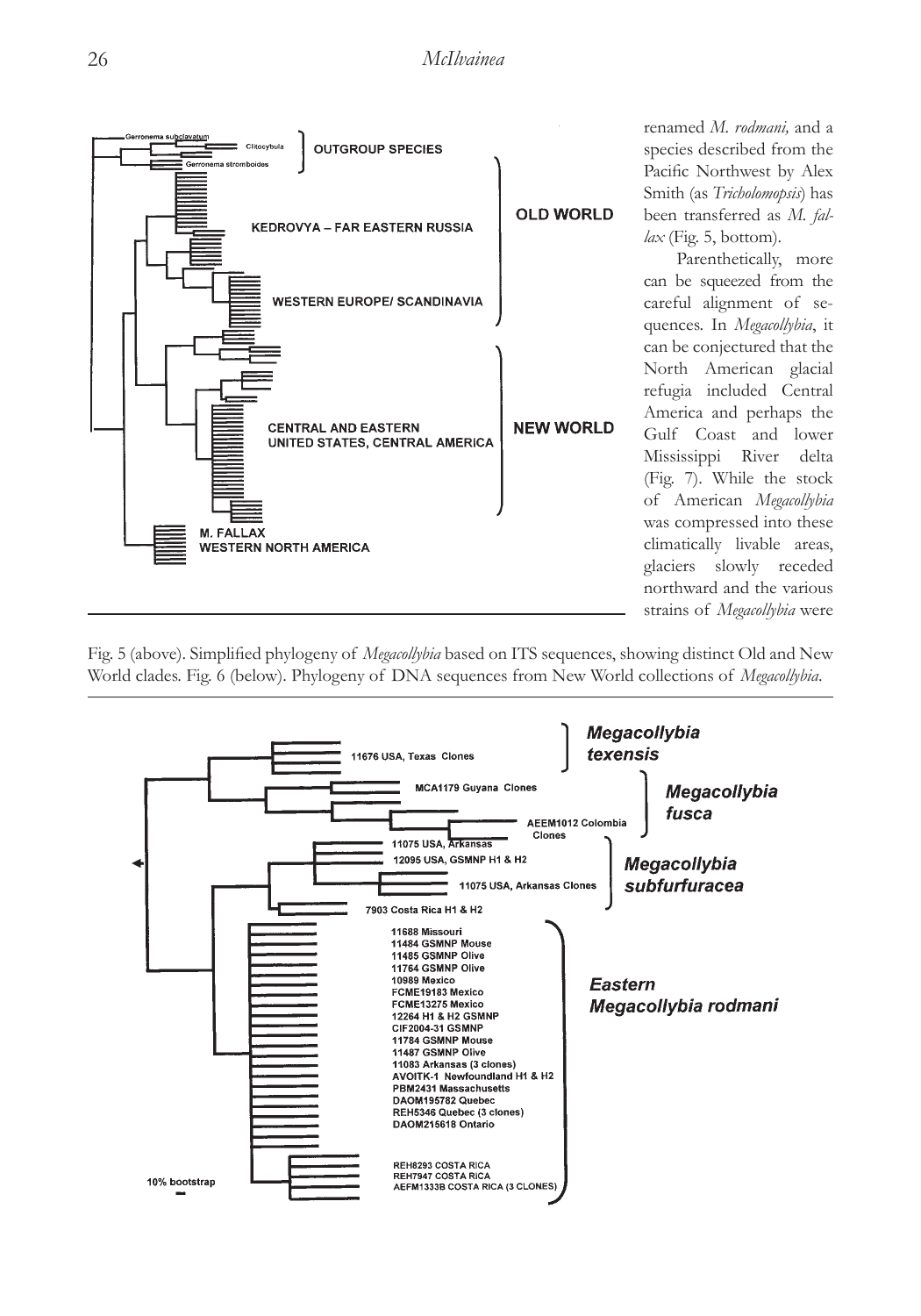

Fig. 7. Proposed refugia and migration avenues for *Megacollybia* strains, producing several DNA species.

able to migrate also, diverging into at least four groups which are now separable on the phylogeny; *M. rodmani* in the east, *M. texensis* and *M. subfurfu-*

*racea* in the central United States, and *M. fusca* in South America.

 Finally, Figure 8 is an extraction from a much larger phylogeny of *Lentius* and *Panus*. It shows worldwide collections of only *Lentinus tigrinus* based on ITS sequences. It is clear that, while all cultured collections were sexually compatible, they sorted into two distinct distribution clades (Grand, 2004). The upper clade shows collections from eastern Europe, several locations within Russia and Ukraine and northern Middle East. The lower clade is all United States. To be sure of our identifications, identification of some collections was checked by David Pegler ("Pegl"), who authored the comprehensive monograph

of the group (Pegler, 1983).

 There are numerous other examples in which phylogeographic signal indicates differences in mushrooms called by the same name across wide expanses of geography (See Taylor *et al*. 2006; Taylor 2008). Most of the old names we use in the Appalachians can be traced to a few European authors: Fries, Bulliard, Persoon, Scopoli, Schaeffer, etc. Each had his favorite collecting grounds, and it might be possible to recollect numerous species with matching names if such comparisons are intended.

 These days, there is a movement to assign a DNA "barcode" to each unit of living organisms, including fungi. It is assumed that each organism will have a unique barcode, but reality, including the examples above, shows otherwise. *Panellus stypticus*, *Lactarius volemus*, *Megacollybia platyphylla*, *Lentinus tigrinus* and others all have multiple "barcodes" depending on their geographical origin. The correct barcode (note the omission of quotation marks) must be assigned to the organism as it occurs *in the place where it was named*, not merely anywhere it is found. To envision a project to untangle this molecular/geographical knot renews